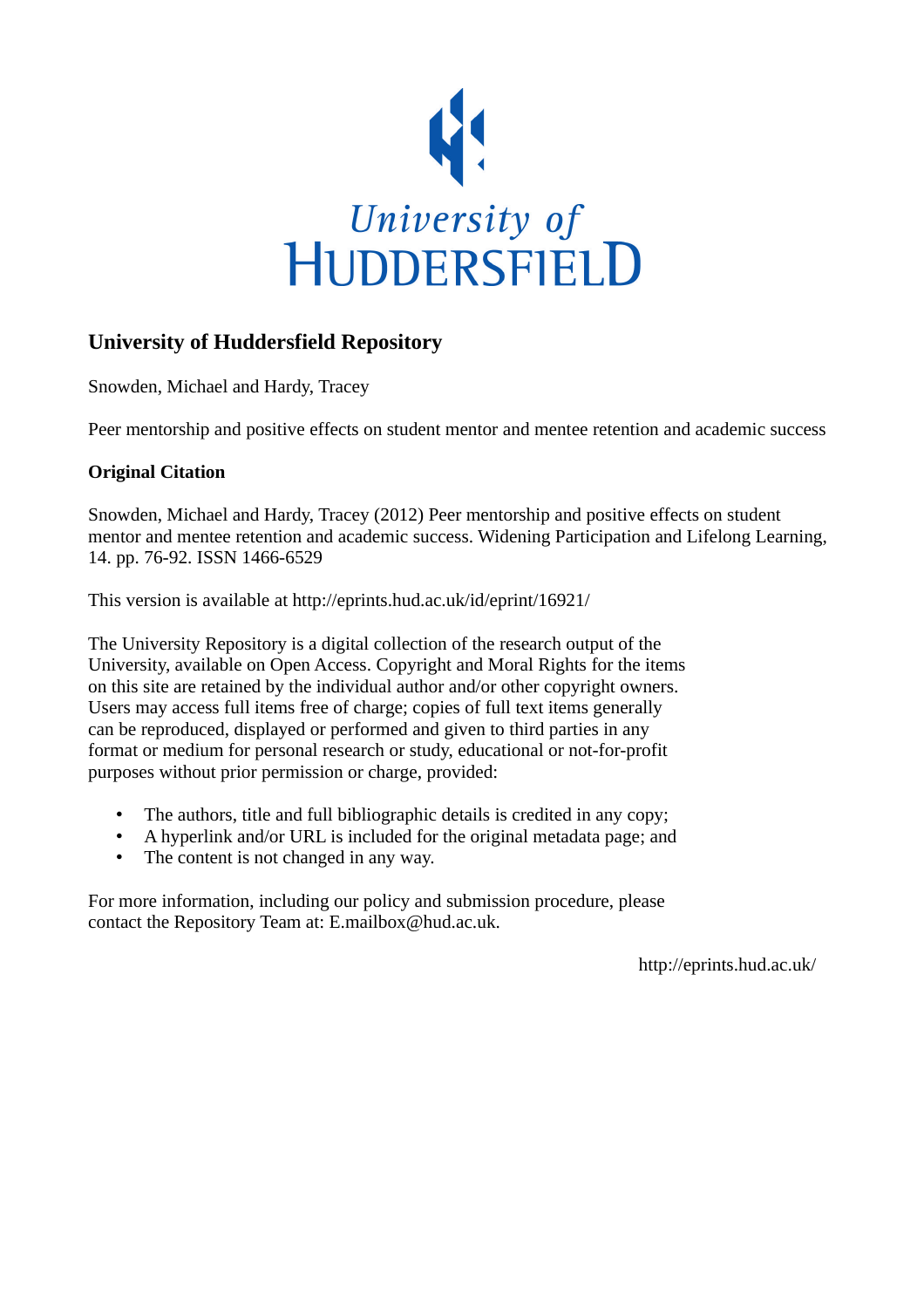# Peer mentorship and positive effects on student mentor and mentee retention and academic success

Michael Snowden University of Huddersfield Email: m.a.snowden@hud.ac.uk

Tracy Hardy University of Huddersfield Email: t.hardy@hud.ac.uk

**Abstract** This study examined how the introduction of peer mentorship in an undergraduate health and social welfare programme at a large northern university affected student learning. Using an ethnographic case study approach, the study draws upon data collected from a small group of mentors and their mentees over a period of one academic year using interviews, reflective journals, assessment and course evaluation data.

Analysis of the data collected identified a number of key findings: peer mentorship improves assessment performance for both mentee and mentor; reduces stress and anxiety, enhances participation and engagement in the academic community, and adds value to student outcomes.

**Key terms**: peer mentor; engagement; performance; learning; higher education.

## Introduction

The broad aim of this research was to establish the effectiveness and nature of peer mentoring within an undergraduate health and social welfare course within a large university in the north of England. The peer mentor programme had been introduced to enhance the learning experience of students and as a response to the institution drive to increase retention and enhance standards and performance. The specific objective of the research was to assess the effect of introducing peer mentorship on learning and assessment performance. Existing literature (Breen et al., 2001; McLean, 2004; Campbell and Campbell, 2007; Flumerfeldt et al., 2007; Lennox-Terrion, 2010) suggests there is little doubt that mentorship will contribute positively to the undergraduate's experience in higher education. However, there has been scant attention to the impact it has upon successful learning and academic success. Jacobi (1991) asserts that academic success is largely assumed rather than demonstrated, and more than a decade later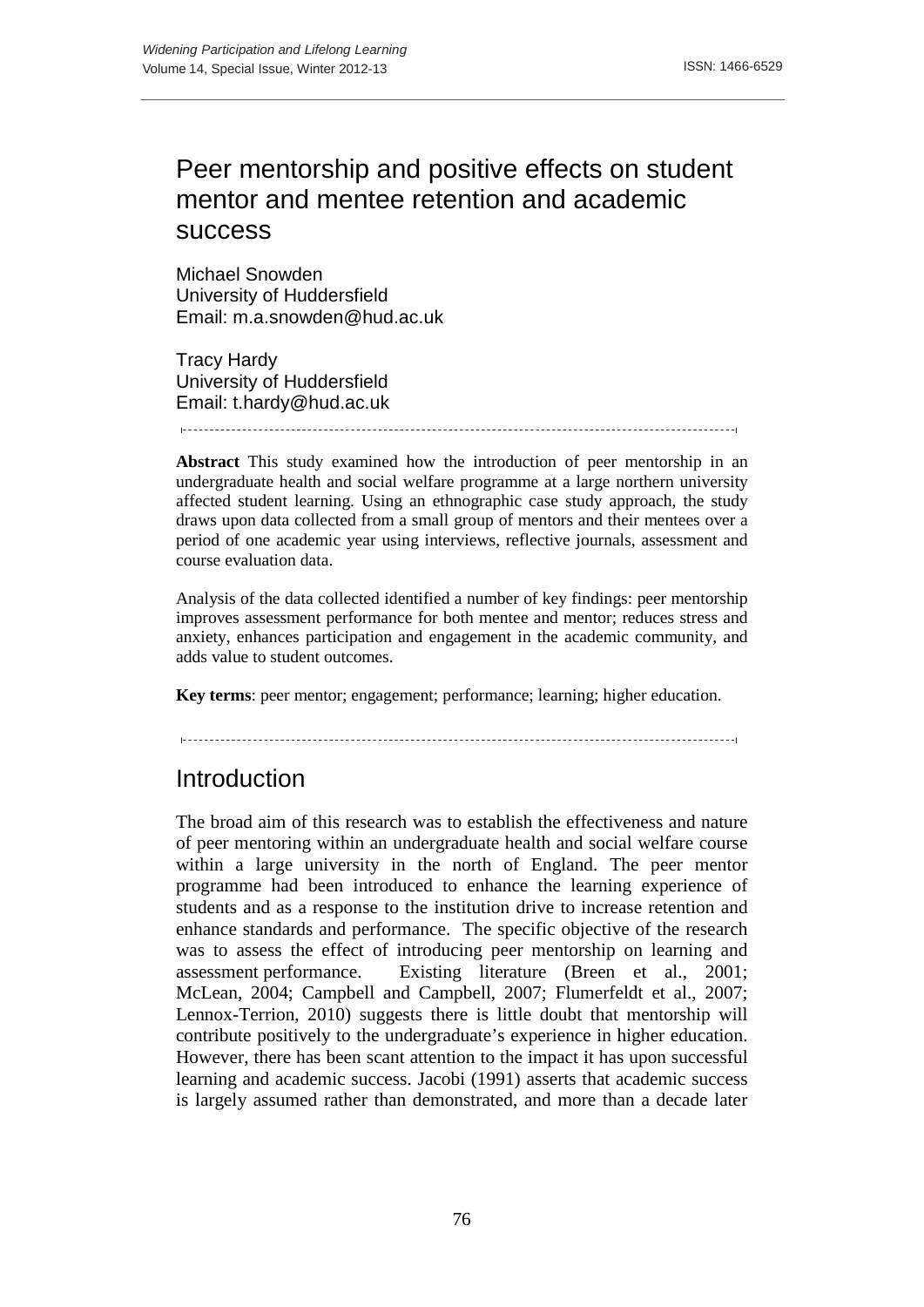Paglis et al. (2006) indicate that there is no conclusive evidence to suggest that mentoring adds value to student outcomes.

The research presented in this paper identifies and explores the effect of the peer mentoring process upon the learning of the mentee and the mentor. The findings presented suggest that mentorship can have a positive impact upon the learning experience by improving assessment performance, reducing stress and anxiety, enhancing participation and engagement in the academic community and adds value to student outcomes. Consequently, this study challenges the views of Jacobi (1991) and Paglis et al. (2006).

Whilst there is a suggestion (McLean, 2004; Campbell and Campbell, 2007; Flumerfelt et al., 2007) that mentorship as an 'in reach' activity will contribute to enhanced development and the reduction of stress and anxiety of undergraduates, there is little evidence to illustrate the impact peer mentorship has upon learning. There is a dearth of literature that investigates the effect of mentorship upon the students' acquisition of knowledge at undergraduate level. Jacobi (1991) in an extensive critical review of the literature, proposed that the link between mentorship and the promotion of academic success is largely assumed rather than demonstrated. She suggests that the mentoring process may be 'driven by nothing more than a sincere desire to help students succeed' and that 'mentoring remains an intriguing, but untested, strategy for enhancing undergraduate success' (Jacobi, 1991:528).

In order to resolve this, Jacobi called for empirical research to be conducted in this area. However, despite the continued growth in the number of publications included in the British Education Index and Education Resources Information Database that have the key term "mentor" in their title (98 in 1988, in 1998 127, and 219 in 2011) the research community has not responded to this challenge. This view is shared by Piper and Piper (2000) and by Campbell and Campbell (2007) who suggest, that much of the published research regarding mentorship is concerned with process, and how it is perceived by its participants, rather than outcomes. This, we would suggest has contributed to confusion concerning the concept of successful mentorship. A longitudinal study investigating whether mentorship had an influence upon student outcomes by Paglis et al, (2006) indicated that there was no conclusive evidence to suggest that mentoring adds value to student outcomes. Although there is some evidence in their study to suggest that mentorship does have a positive influence on selfefficacy.

Campbell and Campbell (2007) explored the long term academic effects of a mentoring process on courses in a large American university that had a low first-year retention rate. At the end of the first year of study those who had been mentored had a higher 'grade point average' and had completed more units of learning than those students who did not have a mentor.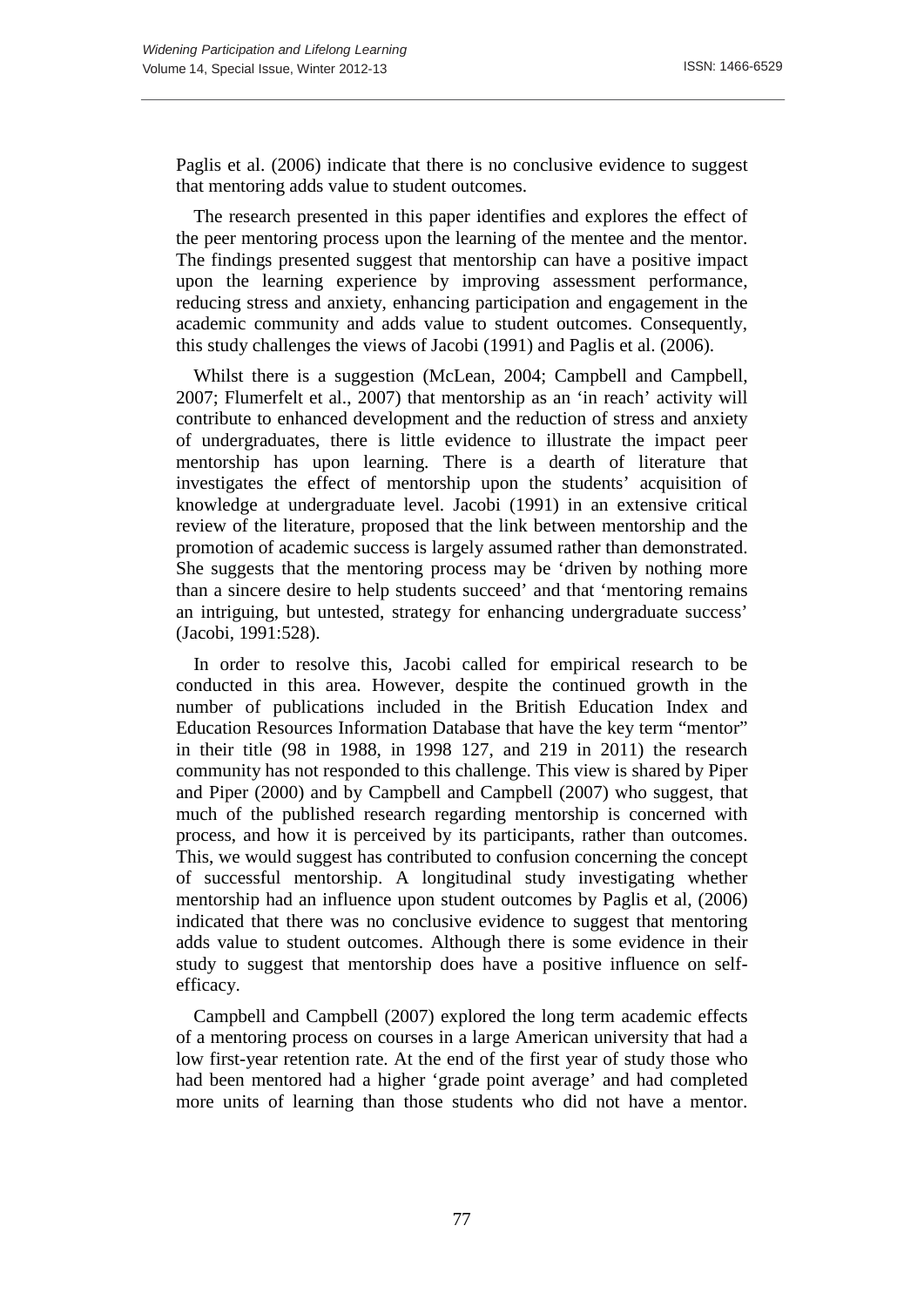However, upon graduation these results become less significant. When reviewing academic records, they illustrated that mentored students completed more units over their course of study than non-mentored students, and had a higher "grade point advantage," suggesting that mentorship does have a benefit on student learning. However, there are significant flaws in Campbell and Campbell's study:

- No explanation of the interpretation of the term "Grade point Average" and Units of learning.
- No explanation of the educational background and profile of participants in the respective groups.

Significantly, Campbell and Campbell (2007) illustrate that if academic mentoring is successful, the mentee will be more comfortable in the education environment, have a greater motivation to succeed, and have higher aspirations than those that have not been mentored. The findings of Rodger and Tremblay's (2003) longitudinal study also support Campbell and Campbell (2007), suggesting a link between the mentor's role and engaging the mentee in the academic community.

Alred and Garvey (2000) and McLean (2004) assert that mentorship is beneficial to the learner's development, although they do not suggest specifically what these benefits are. However, they focus upon the benefits of the relationship between mentor and mentee. Crucially, the mentor enables the mentee to engage in the academic community quicker, and more efficiently. This process of becoming a participant in the community is viewed very much as a socio cultural process in the acquisition of new knowledge and skills. Thus, learning is equated with the process in which participation moulds knowledge and identity. Alred and Garvey (2000) appraise the literature concerning mentoring in the context of knowledge productivity and introduce the notion of the "learning landscape" to illustrate the shift from instructor led learning to a much more social and holistic model of learning in which the learner is at the centre of this process. The literature alludes to the value of mentorship within the context of higher education, and gives emphasis to placing the student at the centre of the learning process. The investigative processes employed within this study explores the impact peer mentoring has upon learning.

### The Study

The case study explored the effect of a peer mentorship on a group of first and third year students on an undergraduate health and social welfare course.

The peer mentoring programme employed is based upon the recommendations of a model designed by Drew et al. (2000) and Breen et al. (2001) who emphasised the importance of using senior students to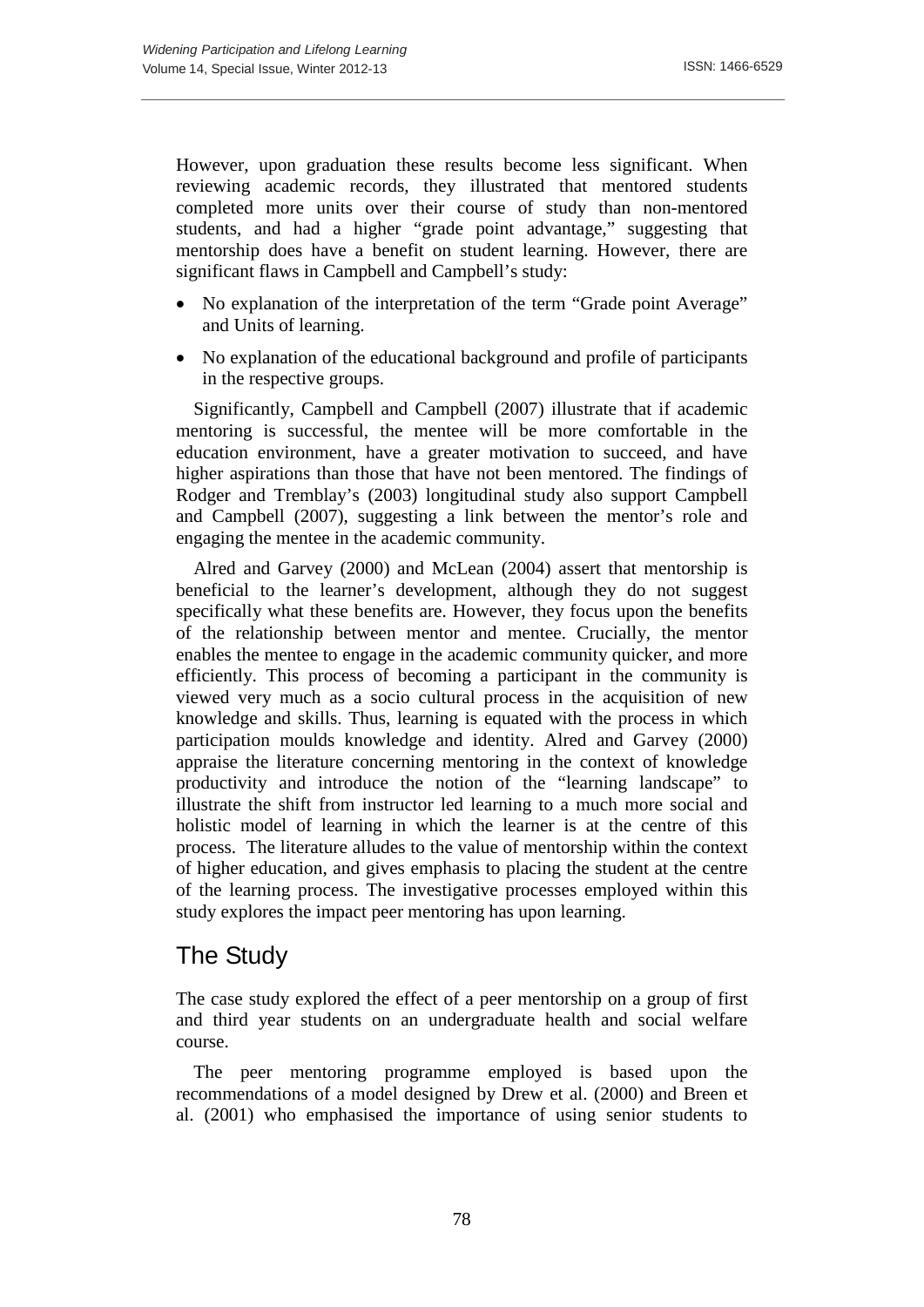support junior students within higher education. The key features of the peer mentorship model adopted are:

- All third year students studying Health and Social Welfare are invited to apply for the role of mentor to a first year student on the health and social welfare programme. All would be volunteers.
- All first year students are informed about the peer mentoring programme and invited to apply.
- Participation is dependent upon an appropriate match with a mentee/mentor.
- Matching would take place based upon interests, age and areas of study, based upon the completion of a simple questionnaire.
- Each participant mentor would also be mentored in the role by a member of the academic team.
- Both mentee and mentor would receive a half day training for the role during induction/Freshers' week and work to an agreed 'contract' that outlines the role and responsibility of each party within the relationship.
- The relationship lasts for one academic year and includes contact via email and face to face contact on campus. The frequency and duration of meetings is mutually agreed but should involve no more than 12 hours contact over the year.

In total, nine third years out of the cohort size of forty seven volunteered to be mentors, which enabled nine first year students to be matched with a mentor. Those participating in the study were representative of the Course demography:

- High incidence of Female students with children (70%)
- High incidence of mature students (80%)
- Diverse cultural backgrounds (40%)
- High incidence of local (home) students (90%)
- High number of students from lower socio economic groups (65%).

Using a case study approach, data was collected in three phases using semi-structured interview, questionnaire, reflective journals, student assessment and student survey data. In the first phase each mentee and mentor was interviewed prior to commencing the programme. The second phase required both mentee and mentor to maintain a reflective journal, providing a series of narratives describing key incidents and meetings held between mentor and mentee. The third phase that was conducted at the end of the peer mentor programme included further semi-structured interviews, collation of mentee and mentor assessment data and course evaluation data.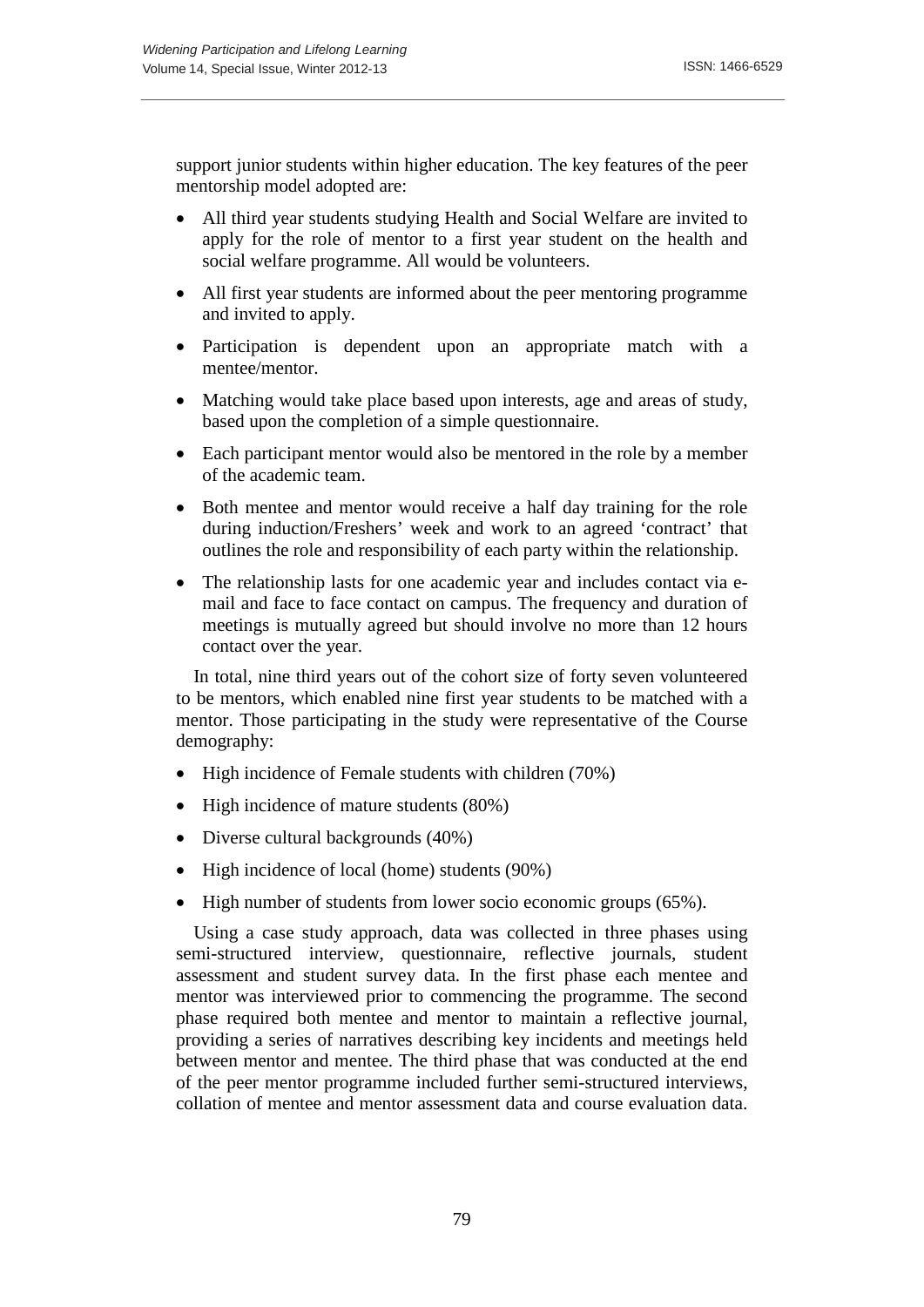Data collected from interview and the reflective journals was analysed through a coding process by categorising the concepts that emerged as each transcript and journal was reviewed. This notion of coding was derived from the grounded theory approach postulated by Glaser and Strauss (1967). There is a multitude of interpretations of coding; however the most popular interpretation and the method utilised in this study is that which uses a 'cut and paste' method, where key excerpts from the narrative are 'cut' and then 'pasted' according to key headings that have been identified in relation to themes generated from the data (assessment, participation, engagement, stress and anxiety). Simple statistical data was collected from student profiles, identifying assessment performance of mentee and mentor and also those students who had not participated in the peer mentoring programme enabling comparisons to be made. End of year course evaluation data describing student satisfaction and student retention was also collated enabling a comparison of satisfaction and retention between the two groups.

## Findings and discussion

The findings presented in this section identify and explore key factors that affect the learning experience of the mentee and the mentor in relation to the peer mentoring process.

#### Improving Assessment Performance

The most significant feature of this case study is the positive impact that the mentorship process has made upon the assessment performance for each mentee and mentor's assessed work. Data drawn from the interviews illustrate that mentees frequently commented upon the positive influence the mentor made on performance for example:

[M]y mentor kept me motivated and was able to point me to the right tutor for help my grade are really improving (Mentee C)

[I]ts good to bounce ideas off my mentor rather than my tutor he really helps me to get to grips with stuff...I think I'm a lot better because of him (Mentee I)

Whilst these comments suggest enhanced performance and are consistent with previous research (McLean, 2004; Campbell and Campbell, 2007; Flumerfelt et al., 2007), this study is distinctive, as academic achievement was measured by calculating the mean percentage score of each mentee and mentor for each module and then comparing it to the module mean score for the whole cohort of students. Mentored students achieved on average nine more percentage points than those without a mentor, which is almost a full grade within the current UK degree classification system.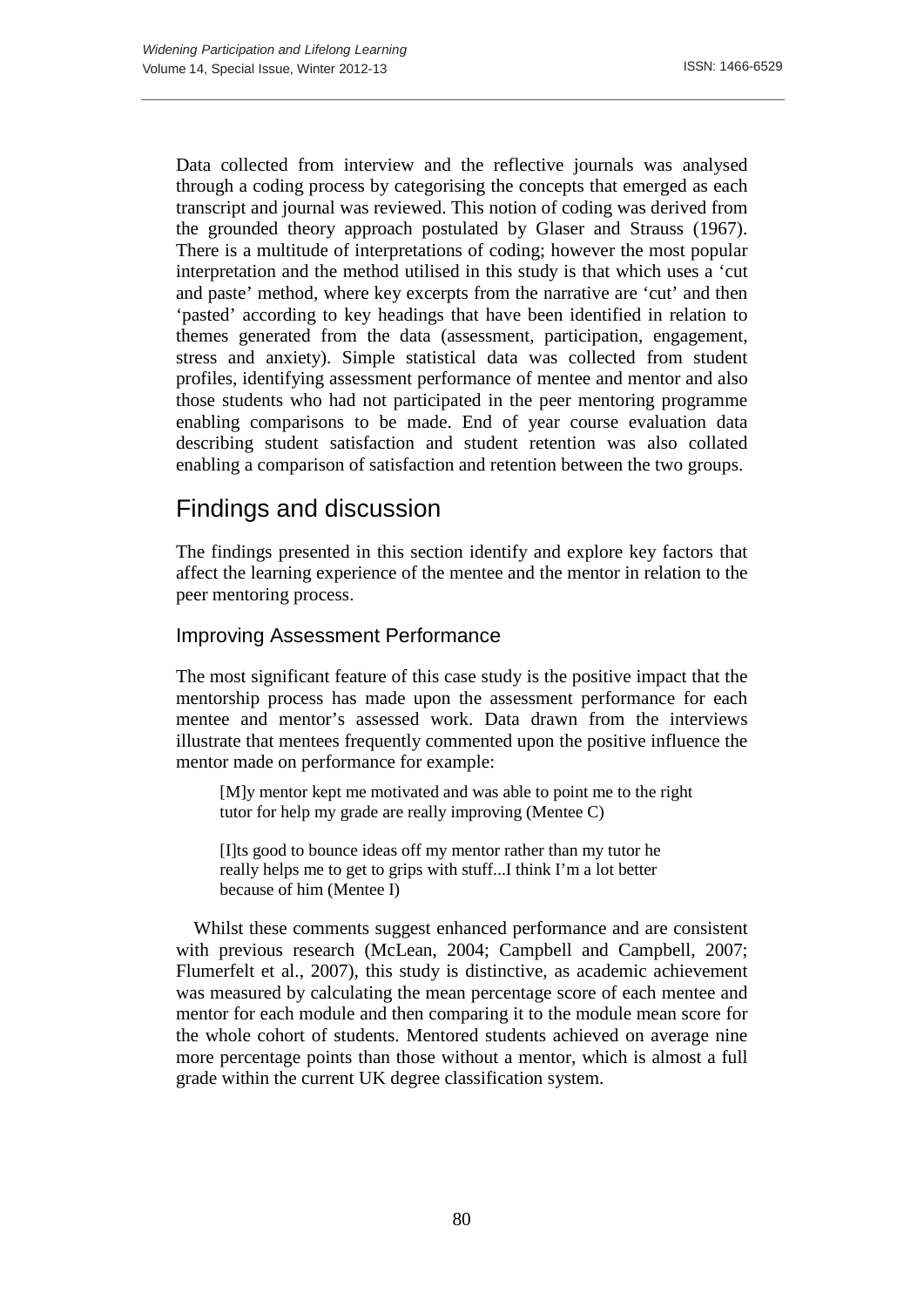Academic achievement of the mentors was measured by calculating the mean percentage score of each module, and then comparing it to the mean score for the students who had been acting as a mentor, repeating the same process undertaken with the mentees. These students achieved five percentage points mean mark difference to those not acting as a mentor. In this case, it can be postulated that mentorship does have a positive effect upon assessment of performance both for the mentee and the mentor, contributing to a distinctly higher classification.

However, there is an issue concerning the validity and reliability of the data collected. Firstly, the relatively low number of participants. The mentor group comprised only 9 dyads, thus in terms of generalisability and comparability, application is limited due to the relatively small sample size. None the less, these findings do reflect those of Campbell and Campbell's (2007) large scale longitudinal study which indicates that mentorship does enhance academic performance for the mentee. Disappointingly, Campbell and Campbell (2007) did not explore the effect upon the academic performance of the mentor.

The second issue concerning reliability relates to the performance of the mentors. Determining whether the enhanced performance by mentors is a direct result of the mentoring process is not clear. These students may have performed at this level without participation, and they had been the 'high achieving' and 'motivated' students throughout their previous study. In an attempt to substantiate the possible link between performance and mentorship, their academic performance over the preceding two years was compared to the cohort average. Following completion of this exercise, it was identified that the mentors in the preceding two years of study had performed within the parameter of the cohort average. This suggests that the learning experience of participants had been positively influenced by the mentoring process and not by intrinsic factors, thus enhancing the reliability of the data collected. Examining the mentor's results from year one and two, the mentors did perform better, achieving a mark higher than their predicted mark set at the end of year two. Nonetheless, it can be postulated that these students were more motivated as reflected by their desire to act as a mentor (McLean, 2004) and therefore, more motivated to work towards higher marks in order to present themselves as positive role models.

A further positive feature of the mentorship process explored is in relation to academic performance and Value Added Score (VAS). This score is a measure of performance that compares degree classifications against entry qualifications. There is an expectation that the minimum value added score for a student on graduation is 1. A score less than one indicates a negative value, whilst a score more than one is a positive value added score. However, this data is only available for the mentors as the calculation can only be performed by comparing progress from entry to graduation. It is identified by comparing the VAS and the mean assessment scores that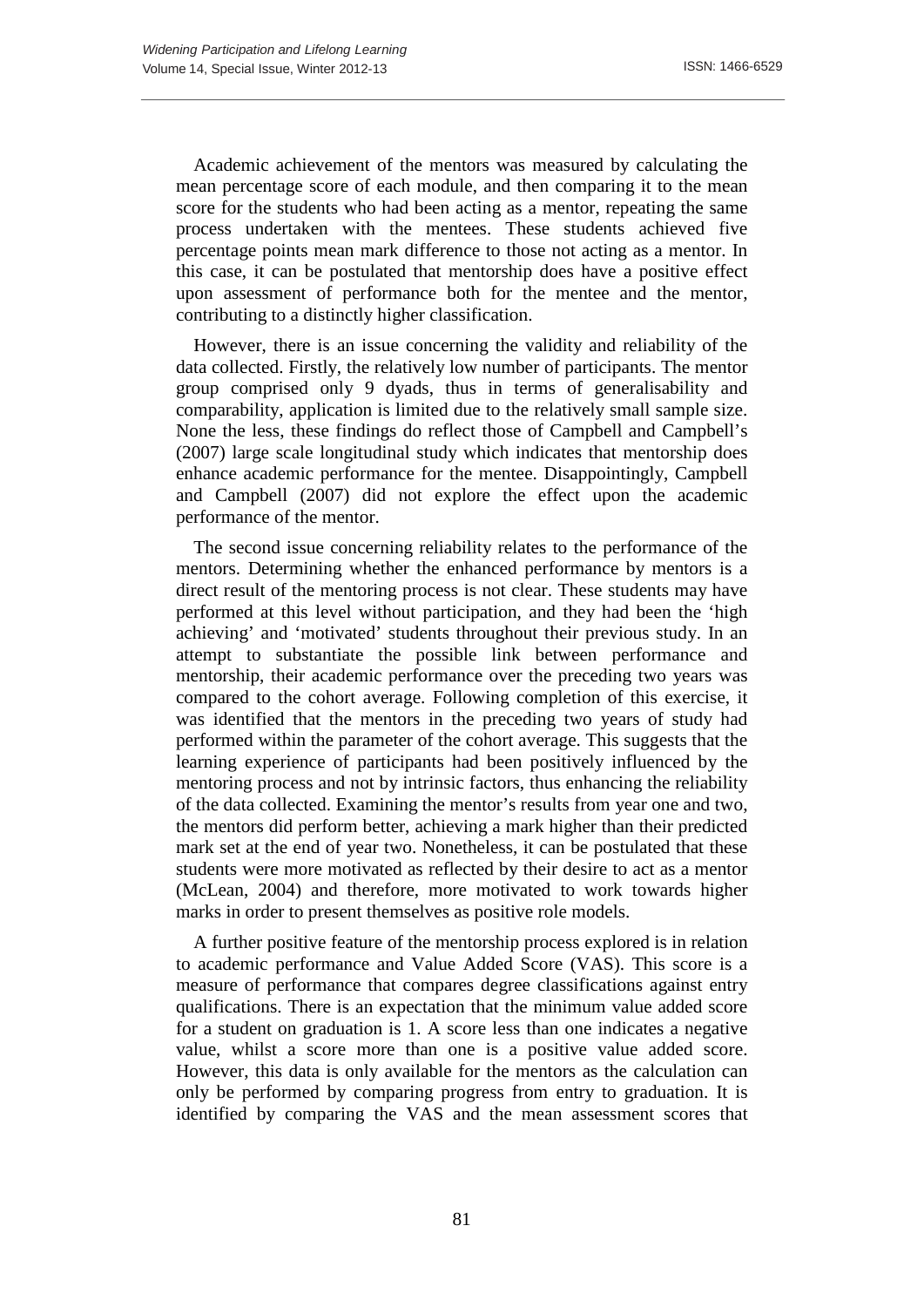mentors perform better than those who do not participate in the scheme. The average VAS for the graduating year was 1.8 and those that participated as mentors VAS was 2.6. Whilst concern exists that the mentors' enhanced academic performance was due to the more able students participating as mentors, the scores mitigate this by illustrating that mentors themselves performed better as a result of the programme. Their performance was above what was expected based on their entry qualifications, supporting the assertion that the experience of mentoring also benefits the academic performance of the mentor. The reasons for this are far from clear, unlike those of the mentee.

However, a further suggestion could be that by acting as role models they wanted to demonstrate success by setting an example. Importantly however, one recurring theme was observed; the role of the mentor gave them enhanced confidence and belief that they could make a difference to their mentee's studies, and that they too had the ability to succeed. Not only has the mentorship process helped the mentee develop, it has also contributed to the development of the mentor, developing self-motivation, communication and organisation skills, and confidence, thus reinforcing the benefits to all parties involved in the learning process and illustrating the value of reciprocity within the mentoring relationship.

Campbell and Campbell (2007) illustrate the benefits of mentoring on academic performance and suggest that if academic mentoring is successful, the mentee will be more comfortable in the education environment, have a greater motivation to succeed, and have higher aspirations than those that have not been mentored. The preliminary findings of Rodger and Tremblay (2003) also support the findings of Campbell and Campbell (2007). This suggests that there is a link between the mentor's role and engaging the mentee in the academic community.

#### Enhancing participation and engagement

The findings from this study suggest that mentorship influences the learning process by enabling participation and engagement. An important part of this case study, as reflected by the approach chosen, was to explore how learning was affected and why mentoring affects the learning. This can be seen in part, by examining the interview transcripts presented which suggest there are factors associated with mentorship that influence learning and the acquisition of knowledge, these are:

- **Support**
- Earlier engagement with the academic community

For example: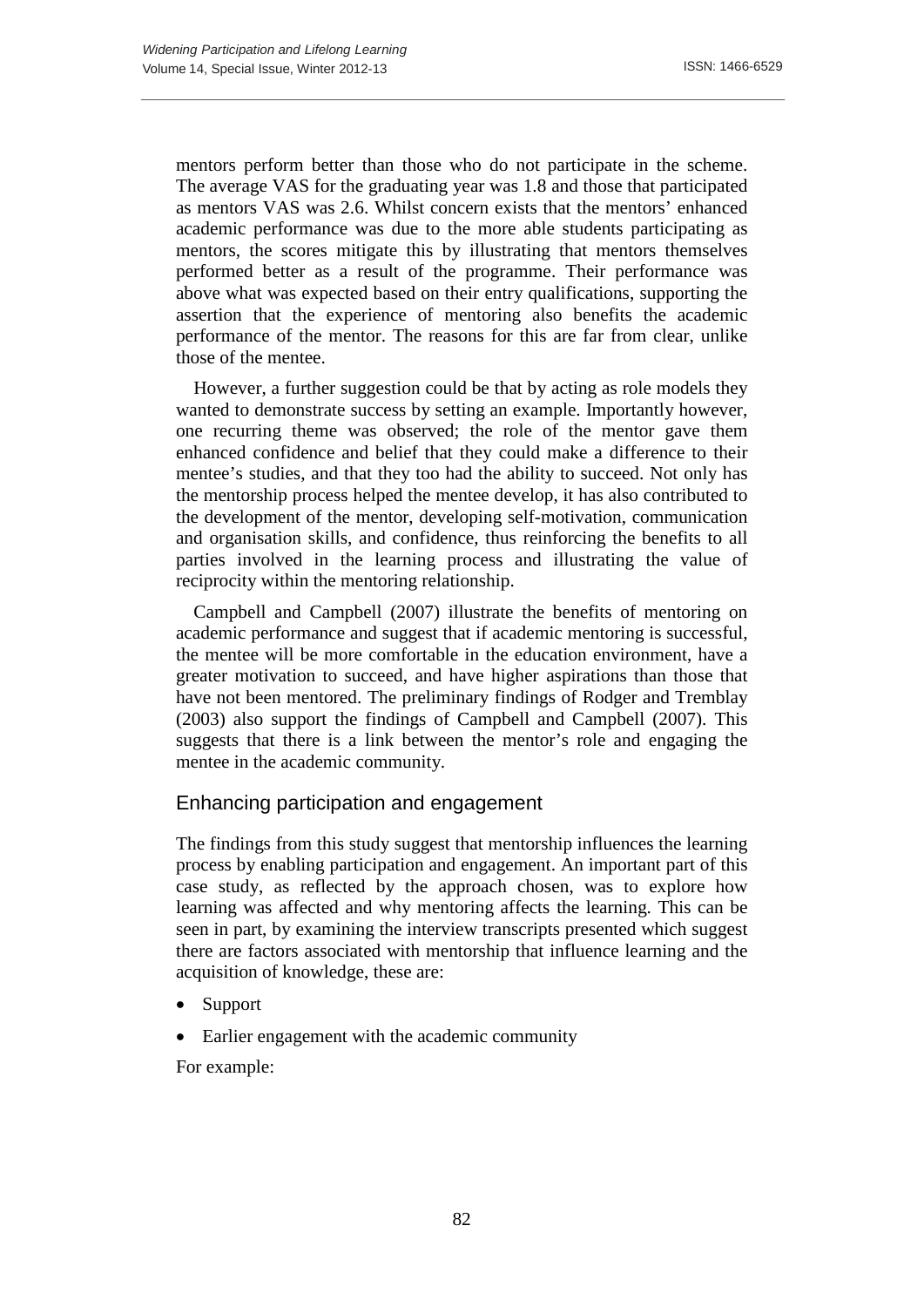My (mentor) really made me feel part of the Course, I met lots of other students studying my degree...she really helped me get over my nerves settling in. (Mentee A)

My mentor really helped me to settle into uni, and get over some problems I had, she always know who to contact and what to say... (Mentee F)

Alred and Garvey (2000), Breen (2000), McLean (2004) and the National Audit Office (2008) argue that early involvement and engagement with the academic and social life of the institution lessens the risk of students dropping out of undergraduate degree courses, and also contributes to the success of the student's development of knowledge. Alred and Garvey (2000) and McLean (2004) further suggest that mentorship enables the mentee to engage in the academic community quicker and more efficiently, emphasising the role of engagement described by Lave and Wenger (1991).

The importance of this can be seen when the work of Lave and Wenger, (1991) and the notion of 'situated learning' is considered. Alred and Garvey, (2000) introduce the notion of the 'learning landscape' as a scaffold to illustrate the context of knowledge productivity. This scaffold represents the social and cultural influences that shape the learner, and illustrates the shift to a social and holistic model of the learning landscape. There are seven key areas that are identified as part of the learning landscape by Alred and Garvey (2000) as having particular relevance to the mentoring relationship in this setting:

- The acquisition of subject matter expertise and skill directly related to the scope of target competence.
- Learning to solve problems by using domain specific expertise.
- Developing reflective and critical thinking skills conducive to locating paths leading to new knowledge and its application.
- Securing communication skills that provide access to the knowledge network of others and those that enrich the learning environment.
- Procure skills that regulate motivation and affections related to learning.
- Promote stability to enable specialisation, cohesion and integration.
- Causing creative turmoil to instigate improvement and innovation.

(Alred and Garvey, 2000:264).

In order for this landscape to succeed in knowledge production, the student needs to be at the centre of the learning process and engaged within the community. It is this process, Alred and Garvey (2000) suggest that learning in, and through the mentoring relationship enables the knowledge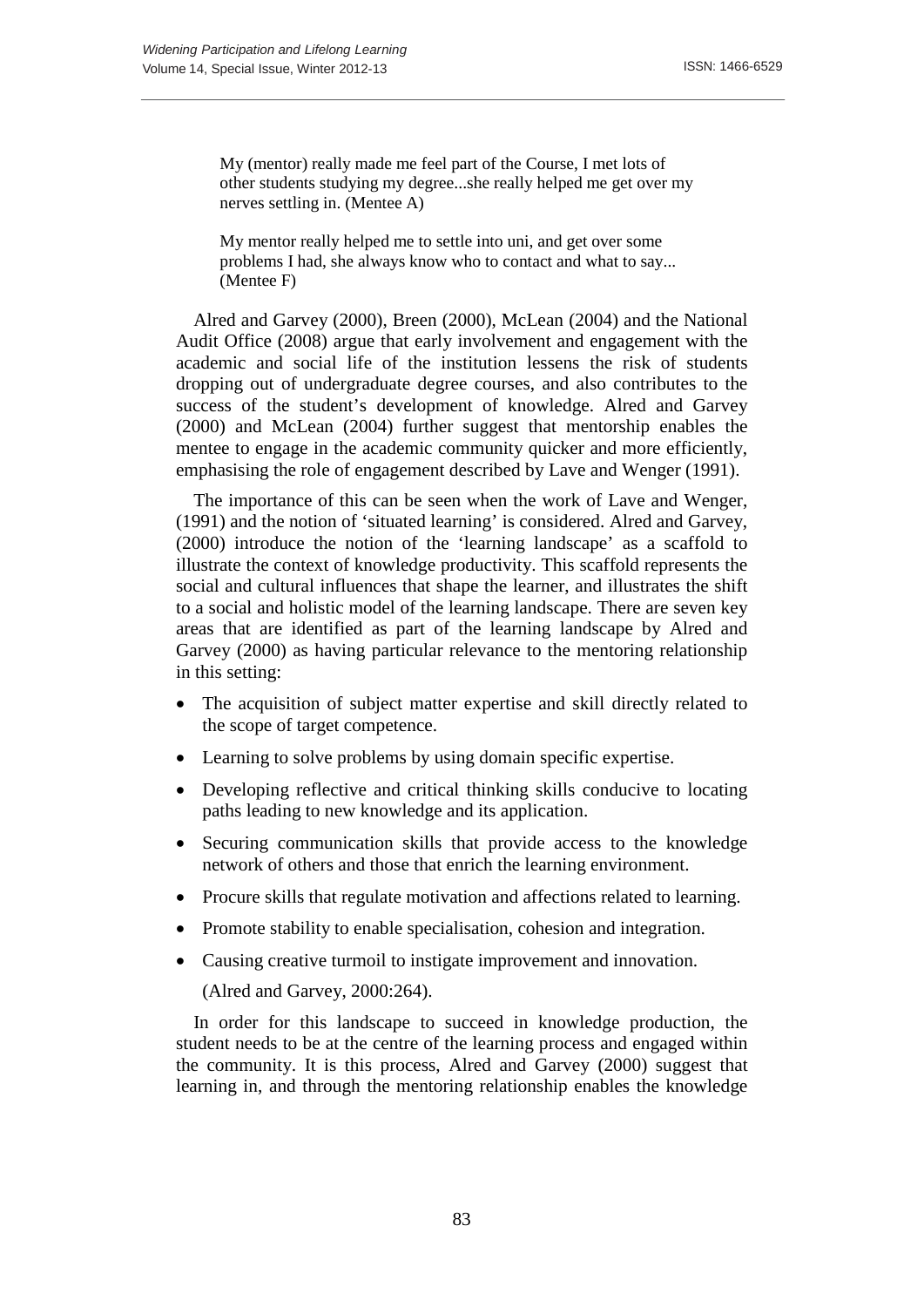production of the individual to be enhanced. The findings from this study suggest that mentoring facilitates this process.

One role of the peer mentor that this study illustrates is that the mentor enabled the mentee (the first year student) to participate in academic life much earlier, attaining the 'subject matter expertise and skill and in developing reflective and critical thinking skills conducive to new knowledge' (Alred and Garvey, 2000:264).

Those students who had a mentor approached their studies with more success and confidence than those who did not have a mentor. Illustrating this, mentee C commenting that:

my mentor really helped me to settle into university life, we actually attended a couple of seminars together...I wouldn't have gone to these without the support of T.

Mentee H explained that her mentor helped her:

to reflect upon my learning and look at ways of linking this to other modules on the course. This was really helpful.

The relationship between the mentor and the mentee contributes to breaking down some of the barriers associated with stigma and reluctance that inhibit participation, thus enabling the mentee to rapidly access the support mechanisms available and engage with academic activities and securing communication skills that provide access to the knowledge of others (Alred and Garvey, 2000:264).

The academic skills tutor within our department is a relatively new specialist appointment whose role is to support students develop their writing skills, for example constructing essays, referencing and developing analytical skills. However, there is reluctance amongst students to seek help from this specialist tutor due to the stigma associated with seeking support. One particular mentee associated this with remedial work conducted at her secondary school and another who recognised the value of this support, although associated it with students whose first language was not English.

This mentee identified that they perceived the role of the academic skills tutor to be available for those students who had difficulties, and emphasised that that she would only go if she was told to, due to the perceived stigma associated with seeking this support. The mentor encouraged the mentee to attend activities available to assist learning by helping the mentee overcome the barriers associated with the stigma, and improve awareness of the availability of support services such as from the academic skills tutor.

As mentee "E" describes:

I thought that you would only go to [the academic skills tutor] if you had failed something, three of us went to see him because we were struggling with referencing...he put us on the right track, now we see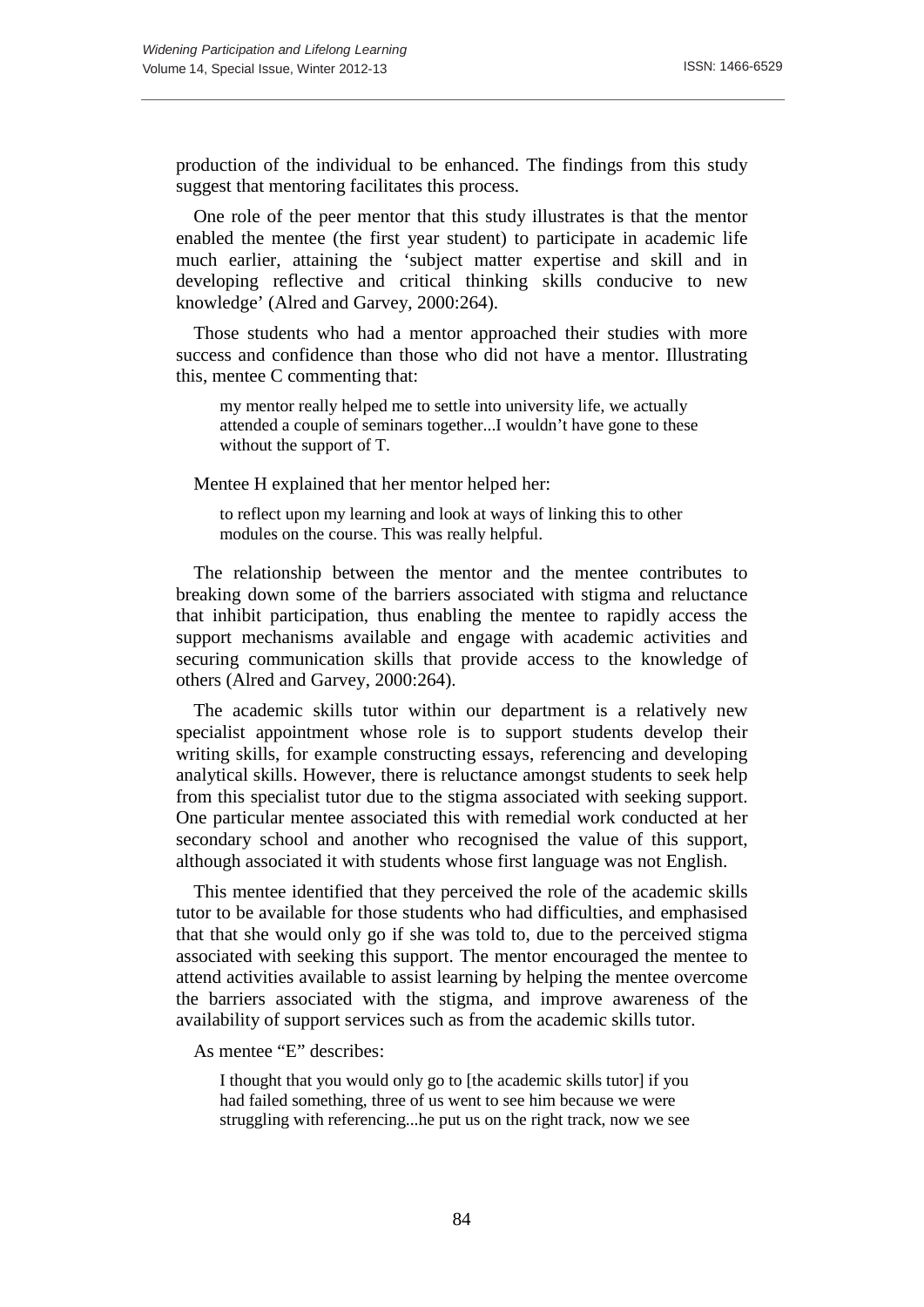him whenever we need to... to be honest I wouldn't have used him unless my mentor had told me so. My mentor also uses him, so that's re-assuring.

These findings are supported by Drew et al. (2000) and Breen et al. (2001) who identified that the mentor could play a significant role in promoting awareness of the availability of such services.

Engaging and participating in both social and academic aspects of university life, was also seen to be a crucial feature, the data collected illustrates that the mentors actively encourage the mentee to make friends and engage with others, helping the mentee to settle into the social aspects of university life.

Whilst these are rather broad notions of the effects of learning, it is when considering the notion of 'inside knowledge' that the real impact upon learning begins to materialise. Stringer-Cawyer, Simonds and David, (2002:225) suggest that the process of mentoring facilitates socialisation, as mentees learn the 'ins and outs' of the organisation and adapt to the processes, values, social knowledge and expected behaviours inherent within the organisation. Early access to this inside knowledge would help the student to learn more effectively and to establish a stronger sense of belonging and participation within the organisation's community. For example, the early identification of strategies that work, who to contact for financial advice, what books to buy, how to use the interactive virtual learning environment, best times to visit the library, and enabling mentees to access short-cuts in the development of their work in order to help manage and organise the workload. The suggestion here is that the mentor enables the mentee's time to be used more productively and make best use of the resources available by accessing the 'inside knowledge' that the mentor possesses in terms of experience and successes. However, significantly this also linked to Bandura's (1997) notion of 'modelling' as the mentor provides a model of positive behaviour reflecting success and experience. Bandura, views 'modelling' as a powerful transmitter of values and attitudes, thus the mentor provides a role model that transmits a series of values and attitudes that are linked to successful learning, and a successful student to which the mentee can aspire. The mentees appeared to work harder in order to achieve higher grades reflecting enhanced motivation. However, data collected from the interviews indicated that the mentors had also become more directly involved in providing a degree of academic support.

Whilst this was not academic support directly involved with the assessment process, the extra support of the mentor provided the mentee with the encouragement to utilise the support strategies, for example use of academic skills tutors, personal tutor support, informal seminars, and optional library sessions that enhance student learning. It is this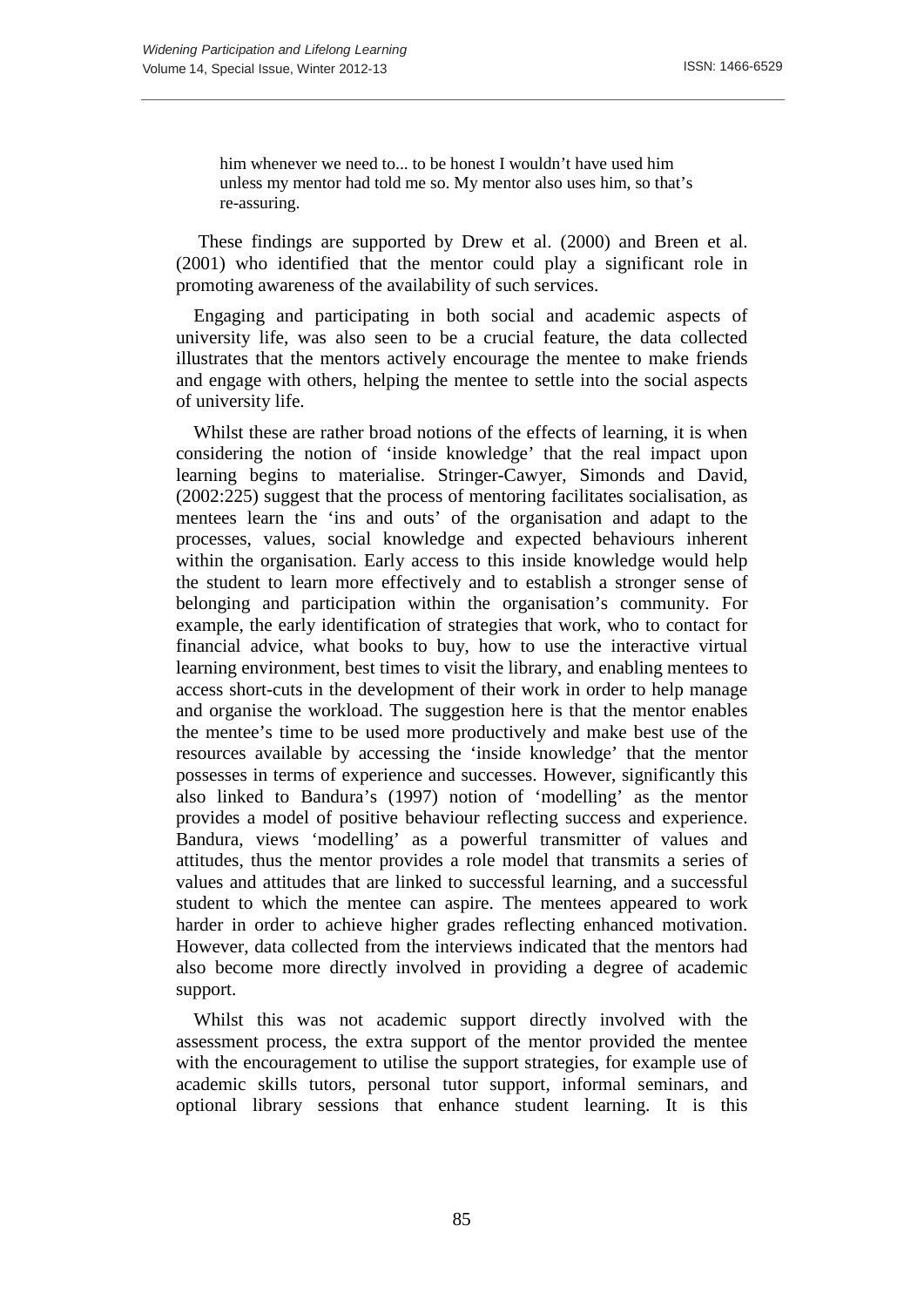encouragement that could be a key influence upon successful learning in this situation. The basis of Lave and Wenger's (1991) assertion concerning knowledge productivity is rooted in their observation that learning is viewed as a form of participation and that the learner should be at the centre of the learning process. The central tenet of 'situated learning' is that learning, and the production of knowledge, is generated by the experience. Thus learning is equated with the process by which participation moulds knowledge and identity. It is participation in this community through engaging in the support strategies available and engaging with peers that enables in part, the mentee to access inside knowledge. Alred and Garvey (2000:265) suggest that it is this engagement with the learning process that gives impetus to the value of informal situated learning and within this context 'a mentor encourages persistence and effort' (Alred and Garvey, 2000: 267).

One way of doing this is by helping the mentee focus on the process of learning and on progress made rather than on their ability to do the tasks in hand. It is this that may offer an explanation. Self-efficacy is essential for student success, the belief that one can succeed is clearly linked to positive performance. Bandura and Locke (2003) emphasise the importance of self efficacy:

Self-efficacy beliefs…affect whether individuals think in selfenhancing or self-debilitating ways, how well they motivate themselves and persevere in the face of difficulties, the quality of their emotional well-being and their vulnerability to stress and depression (Bandura and Locke, 2003:87).

Embracing a culture of success should aid students successful learning, as illustrated by Margolis (2005) who suggests that self-efficacy is essential and those students with strong self-efficacy are characterised by higher motivation, greater effort, persist longer and consequently achieve more. There is evidence within this study to suggest that the mentor contributed to the self-efficacy of mentees by procuring skills 'that regulate motivation and affections related to learning' (Alred and Garvey, 2000:264).

The importance of the role of the mentor in promoting self-efficacy was endorsed by a number of respondents. Mentees commented that they felt that their confidence had been enhanced by their mentors who gave them frequent encouragement and praise. This supports the view of Breen et al. (2000) who identified that a peer mentorship programme achieved its goals of providing emotional support, information and advice, extending friendship networks, orientation and reducing stress and anxiety. McLean (2004) also identified the benefits of peer mentorship in the learning context in reducing stress, anxiety and enabling the mentee to access support mechanisms to enhance the learning experience. Roberts (2000) also suggested in relation to self-efficacy, that the mentor enabled the mentee to discover latent abilities, growth in confidence, personal growth, increased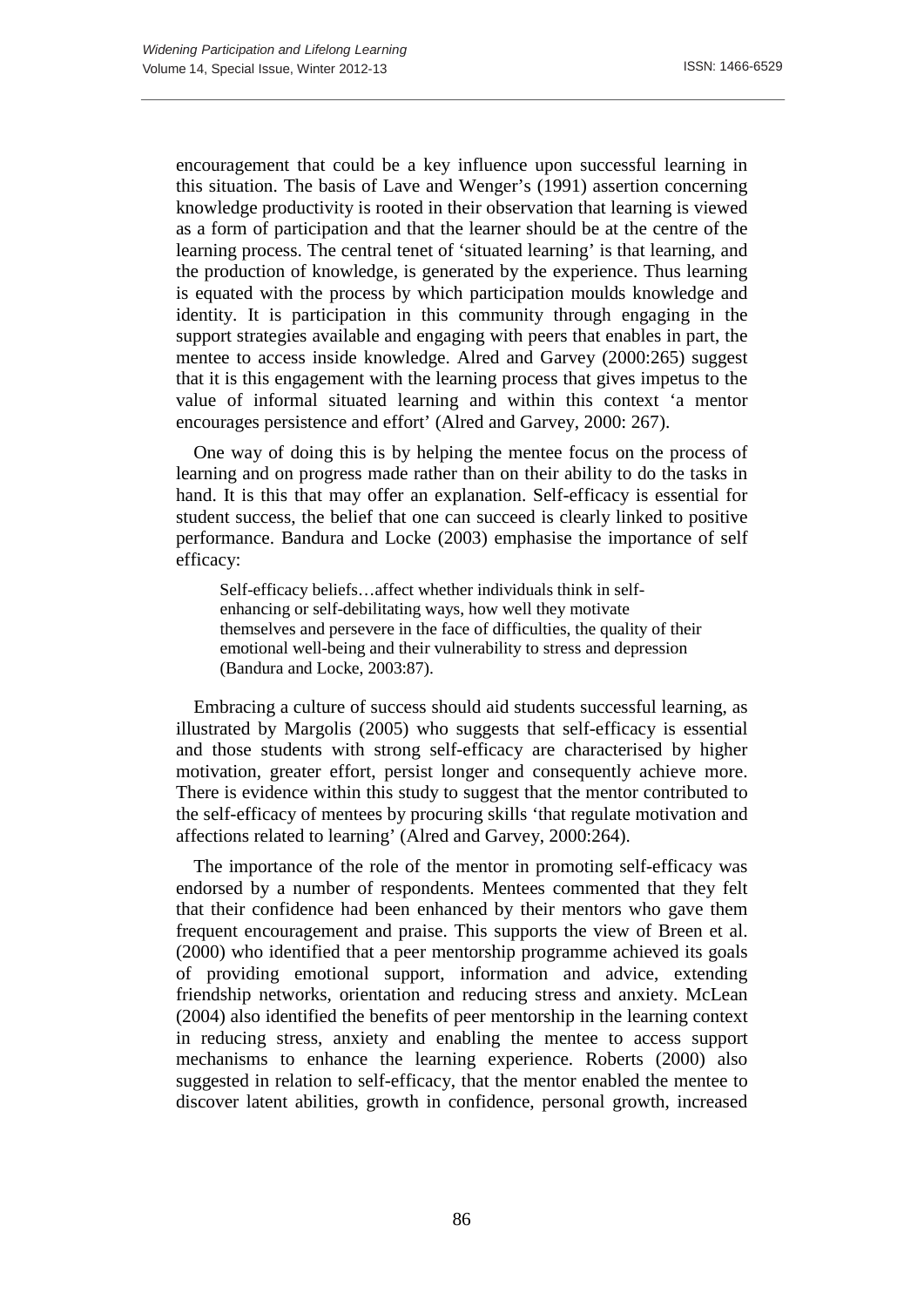awareness, increased effectiveness, self-actualisation and resonation, (Roberts, 2000:178).

Each of these seven consequences of mentorship is associated with reducing stress and anxiety in individuals promoting, 'stability to enable specialisation, cohesion and integration' (Alred and Garvey, 2000:264).

These findings support the findings of Roberts (2000) by illustrating the personal growth and effectiveness of the mentees displayed by their enhanced self-confidence, belief and performance. Whilst stress cannot be identified within the transcripts or journal entries in this study, the fact that the data suggests a connection with each of Roberts seven consequences of mentorship, it is fair to suggest that in this case study mentorship reduces stress and anxiety.

#### Reducing stress and anxiety

There are a number of potential stressors for undergraduates identified by Robotham and Julian (2006) in the literature, for example; examinations, demands on time, financial pressures, changes in sleeping and eating habits, new responsibilities, an increased workload, meeting new people, career decisions, fear of failure, and parental pressure.

Stress is also related to studying and the development of new academic skills such as guided reading, and the preparation of assignments and this reason is often cited more frequently than other factors causing stress. The pressure to meet deadlines is a major source of stress for many students suggest Misra et al. (2000) and many individuals feel overwhelmed by their workload (Reisberg, 2000; Morrison and Moffat, 2001). Associated with the perceived workload experienced by students is the issue of fear of failure, (Misra et al., 2000) and the mentor has an important role enhancing confidence and helping the mentee overcome these fears. Mentees and mentors commented upon the positive influences of the mentoring process in promoting confidence and encouraging self-belief:

…helped me to improve my communication skills, I was able to use some of the skills I learned in the Health Promotion module about empowering people... It's also helped boost my confidence. Being a mentor has shown me how important these skills are, I felt at the beginning of the scheme that you just needed knowledge of the course. I can see now how dependent the first year can be, and you really do need skills if you are going to empower them. I got a real buzz seeing how my mentee improved over the year. (Mentor K)

Mentee A in a typical comment highlights that:

my mentor really boosted my confidence he made me feel that I would pass and do well.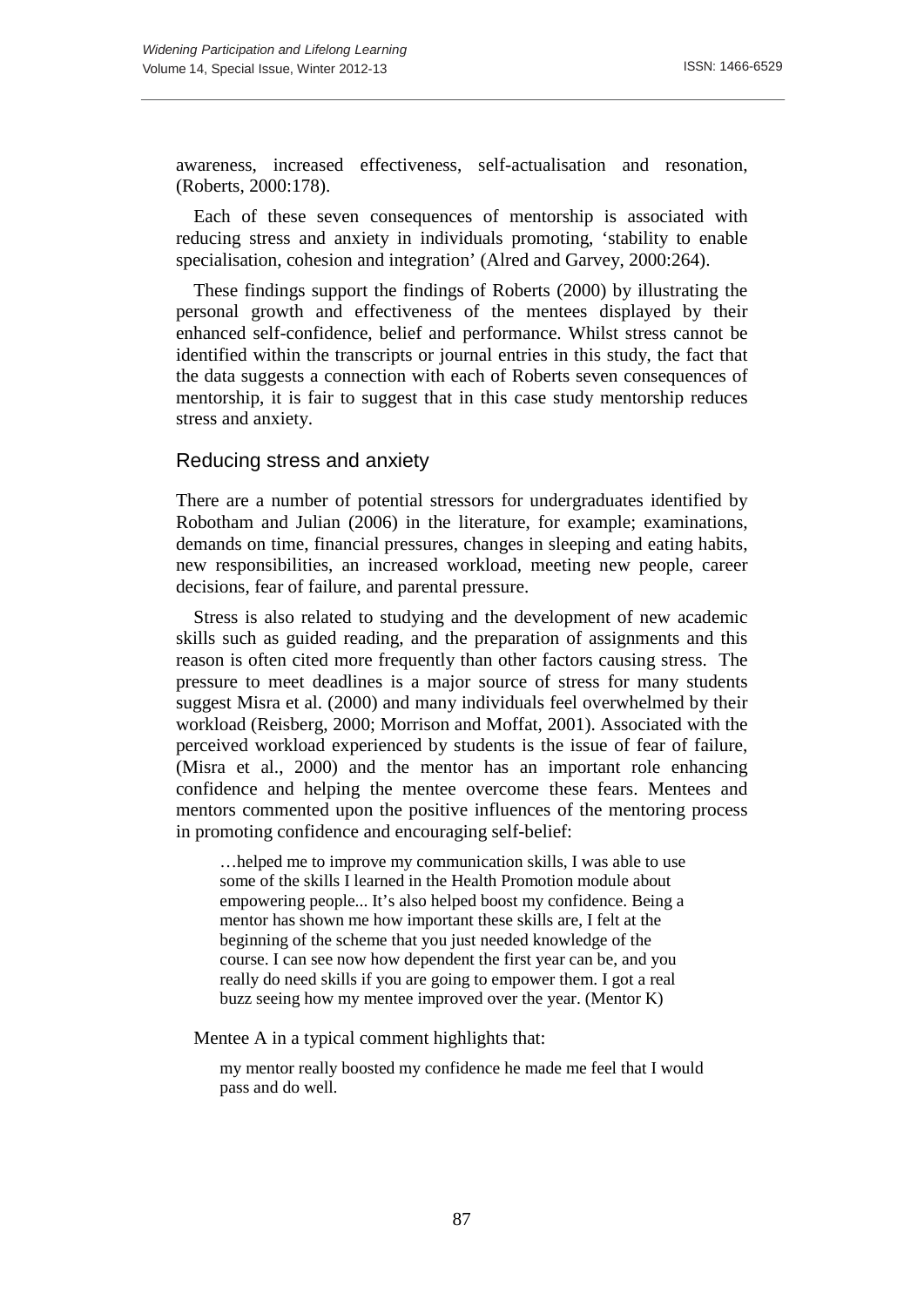Robotham and Julian (2006) identify that those students who reported high levels of stress also experienced dissatisfaction with life factors that contribute to self-esteem. Abouserie (1994) identifies that there is a significant negative correlation between self-esteem, life- and academicstress. She argues, that it may be possible to increase an individual's ability to cope with stress by increasing their self-esteem and subsequently their self-efficacy, a distinct beneficial feature of the mentoring process illustrated by this research.

Time constraints are also an important source of student stress. It is not so much the management of time itself that causes stress, but the perception of control over time that is the source of student stress. This is a view supported by Macan et al. (1990) who found that individuals who felt themselves to be in control of their time experienced less tension. Students in the Macan et al. (1990) study highlighted the lack of time as one of the top three sources of stress, as it was observed that many students leave too much to accomplish in too short a space of time. This emphasises the importance of planning and organising time, and the value the mentees placed upon the role of the mentor in developing these skills. A typical comment made by mentees during the interviews was that their mentor helped them to plan and manage their time well.

However, for many students perhaps the most significant response to stress is a reduction in their academic performance, which in turn compounds the response to stress and self-esteem and self-efficacy. Robotham and Julian (2006) examining the relationships between stress and academic performance suggest that some students 'suffer in silence' and this can have a negative impact on students' well-being. Other students may not admit suffering from stress and anxiety because others may perceive this as a weakness. This reluctance to seek support may explain the reluctance of some university students as illustrated by Breen et al. (2000) and McLean (2004) to use support and counselling facilities offered by universities. Breen et al. (2000) and McLean (2004) suggest that this reluctance may be due to a fear of the possible stigma associated with the services and the lack of awareness of institutional support services available for students.

Mentees were clearly helped by their mentors in this study to access the appropriate support for their needs. The mentors during the course of the relationship recognised the value of providing this support, and it did appear to become an implicit dimension of the role. However, the importance of establishing clarity within the mentor role is illustrated by statements such as the illustration in a journal entry by mentee C:

I was a little disappointed today. I thought that my mentor would help me with assignments. She told me that this was the job of the tutor.

She later went on to say that: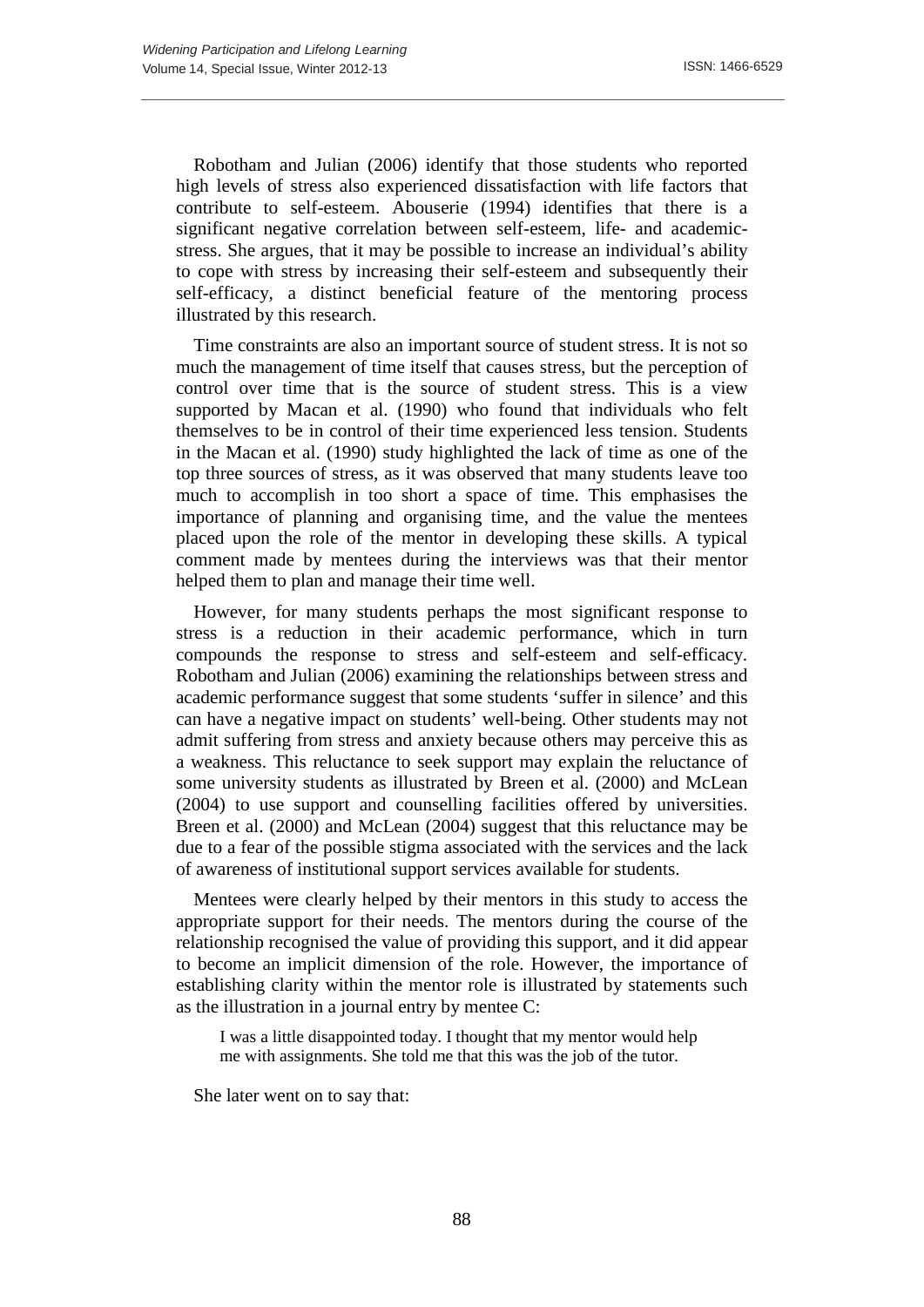I'm getting help from my tutor for my assignments now, my mentor was right it is best that I see them.

This was also illustrated within an interview with a different mentee (F) who described:

To start with I didn't really think that my mentor was very helpful, she didn't really give me any help with my assignments. I know that she explained that this wasn't really her job. As the weeks went by I understand now why she did this.

When mentees were probed further in the third phase of data collection, it was identified that the motive for some mentee's participation was that they perceived the mentor as someone who would give help with assignments, and they did not understand the difference between mentor and academic support, which potentially could generate conflict. When defining the role of the mentor during the preparation sessions it had been agreed that academic support would remain the role of the teaching team and that mentors would not comment upon assessment. When pressed in the interview, all mentors viewed the process of providing academic support to be the role of the tutor. What was clear however, was the observation that whilst they did not comment upon the nature and construction of assessments, they provided general guidance and helped the mentee access the appropriate sources, and organise their study time. Mentees however felt that they could approach their mentors for assignment support, although this perception did change during the course of the programme, consequently emphasising the importance of role clarity for participants.

#### **Satisfaction**

Mentoring in this study has enhanced student outcomes both in academic performance and by providing a more positive learning experience. Collating data from a retrospective course satisfaction survey of the undergraduate student group, indicates that 100% of those participating as a mentee were 100% satisfied with learning experience, mentors also were 100% satisfied this was in comparison to 80% who had not participated as a mentee, and 90% of those who had not participated as a mentor. Comparing end of year retention and progression data of the two groups, data illustrated that there was 100% retention of those who had participated in the programme compared to 80% retention of year one students and 94% of year three students. This data supports the claims of Breen et al. (2001), McLean (2004), Campbell and Campbell (2007), Flumerfeldt et al. (2007) and Lennox-Terrion (2010) who assert that peer mentoring enhances the learning experience, producing higher satisfaction and retention rates.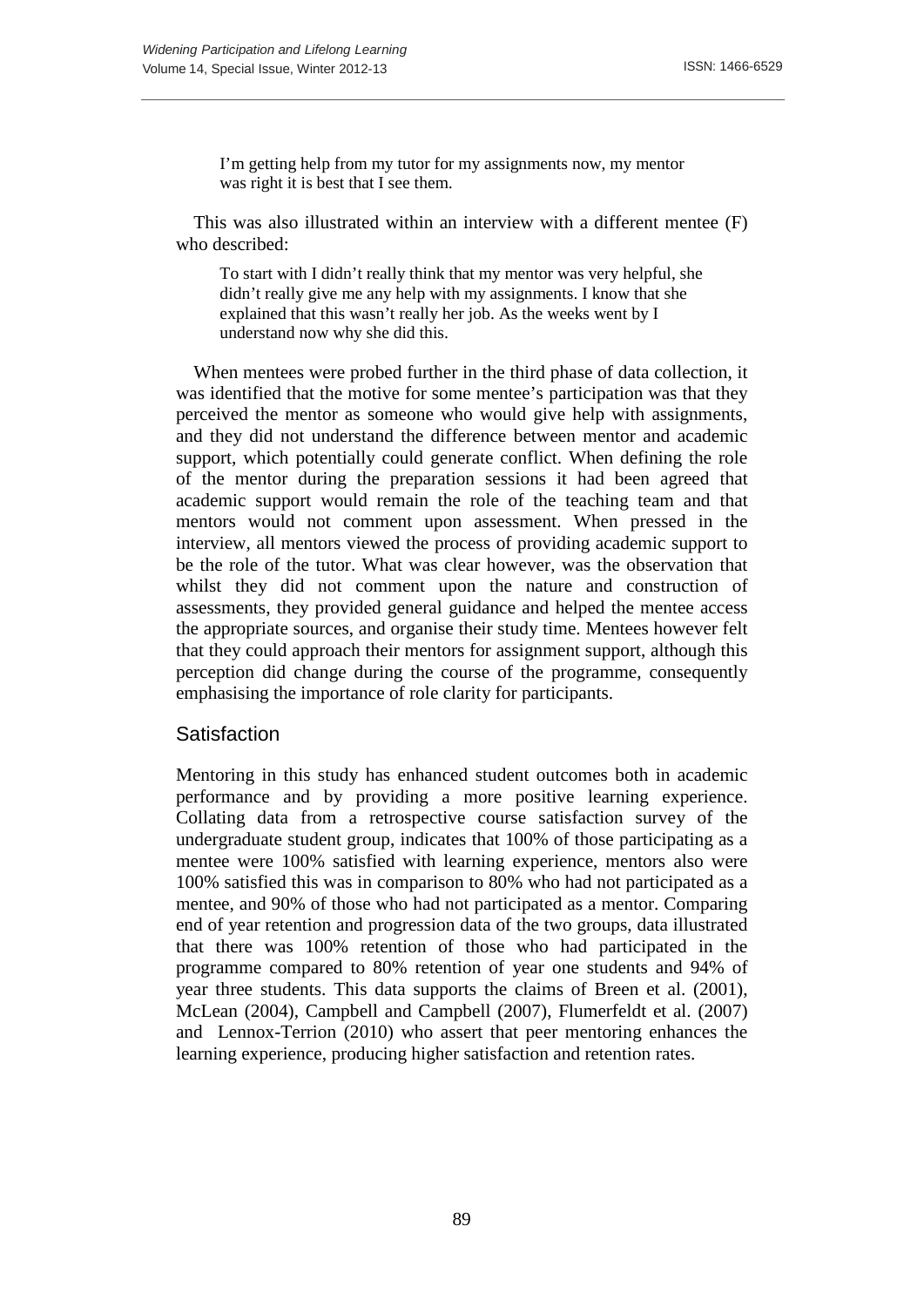### Conclusion

Whilst the small sample only provides a snapshot and has limited generalisability due to the approach taken, none the less the findings presented within this study illustrate that mentorship has a positive effect upon the learning experience. Peer mentoring enables students to utilise support strategies, provides effective role modelling, and enhances participation and engagement in the academic community. Distinctly, it enhances assessment performance, retention and student satisfaction.

The learning experience is enhanced due to the increased level of support the mentor is able to provide; the mentor is able to encourage participation with the academic community's resources and support services and promote a sense of belonging. The mentor enables the mentee's time to be used more productively, and make best use of the resources available by accessing the 'inside knowledge' that the mentor possesses. Distinctly, the mentor provides a model of positive behaviour that reflects success and experience, acting as a powerful transmitter of values and attitudes, which reinforce successful learning. Mentors contributed to the 'self–efficacy' by procuring skills that Alred and Garvey (2000:264) suggest enhance learning and the production of knowledge.

Peer mentorship appear to contribute to the undergraduate's success. This study illustrates that peer mentorship adds value to the learning experience, contributes to academic attainment and enhances engagement within the higher education community for the mentee and the mentor. Higher education requires educators to be responsive to the needs of the student community. In an ever increasing performance driven and consumerist culture, peer mentoring is a strategy that can be utilised to enhance academic success.

# References

- Abouserie, R (1994). 'Sources and levels of stress in relation to locus of control and self-esteem in university students'. *Educational Psychology*. 14, 3: 323- 330.
- Alred, G. and Garvey, B. (2000). 'Learning to produce knowledge–the contribution of mentoring', *Mentoring and Training*, 8, 3: 261-277.
- Bandura, A. (1997). *Social Learning Theory*, New Jersey: Prentice Hall.
- Bandura, A. and Locke, E. A. (2003). 'Negative self-efficacy and goal effects revisited', *Journal of Applied Psychology*, 88: 87–99.
- Breen, L. Drew, N. Pike, L. Pooley, J. A. Young, A. (2001). 'Evaluation of the School of Psychology Peer Mentoring Programme – Semester 1 2000'. In Herriman, A Kulski, M.M. (eds) *Expanding Horizons in Teaching and Learning. Proceedings of the 10th Annual Teaching and Learning Forum,* 7-9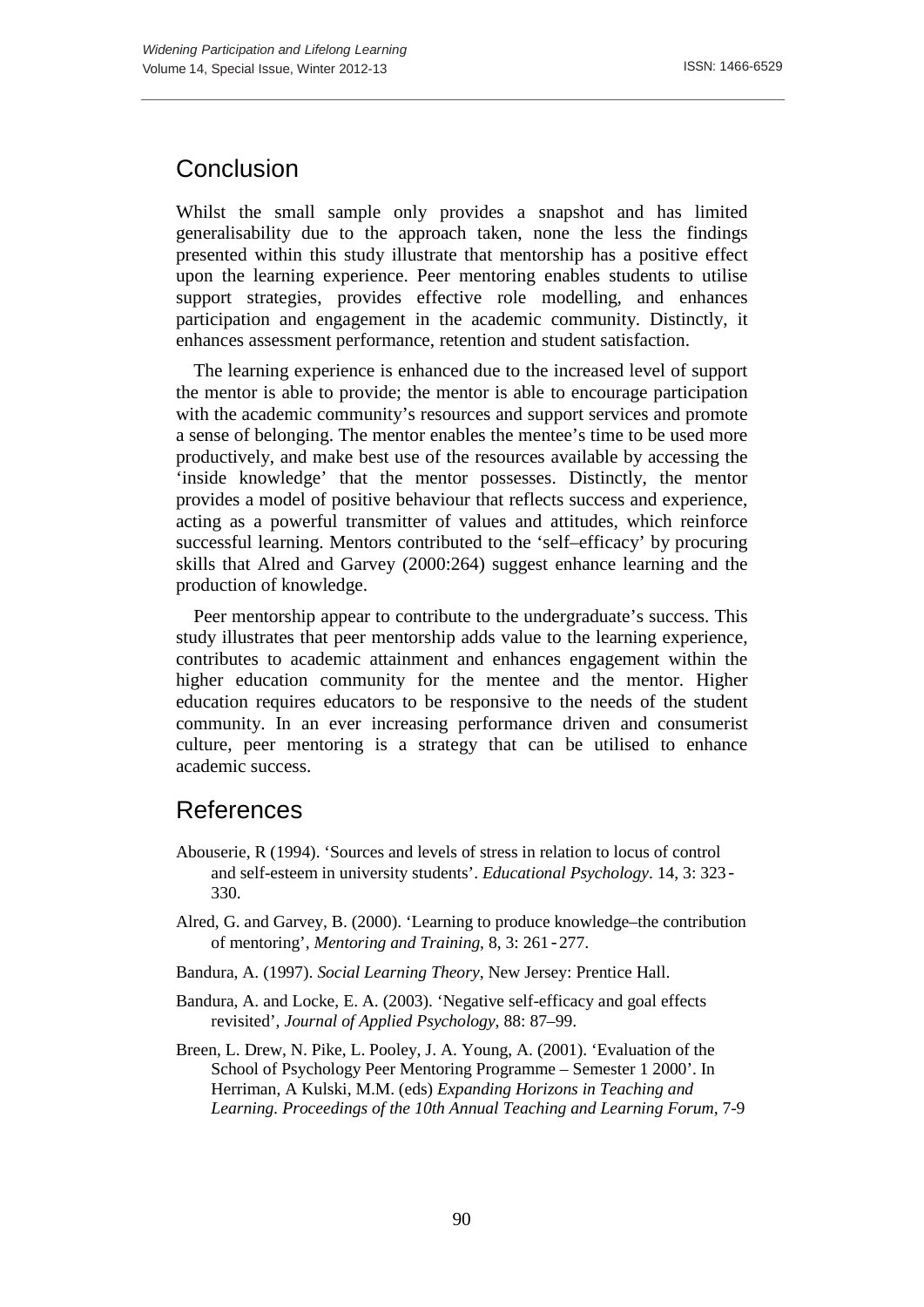February 2001. Perth: Curtin University of Technology, at <http://lsn.curtin.edu.au/tlf/tlf/2001/breen.htm> (accessed 20 July 2011).

- Campbell, T. A. and Campbell, D. E. (2007). 'Outcomes of mentoring at-risk college students: Gender and ethnic matching effects', *Mentoring and Tutoring*, 15, 2: 135-148.
- Drew, N. M., Pike, L. T., Pooley, J. A., Young, A. H. C., and Breen, L. (2000). 'School of Psychology Peer Mentoring Pilot Program', Paper presented at *The 4thPacific Rim – First Year in Higher Education Conference: Creating Futures for a New Millennium*. Queensland University of Technology, Brisbane, 5-7 July 2000.
- Flumerfeldt, S., Ingram, I., Broakcberg, K. and Smith, J. (2007). 'A study of higher education and student achievement based on transformative and lifelong learning processes', *Mentoring and Tutoring*, 15, 1: 107-118.
- Glaser, B. and Strauss, A. (1967). *The Discovery of Grounded Theory*, Chicago: Aldine.
- Glaser, B. (1992). *Basics of Grounded Theory Analysis: Emergence versus Forcing,* California: Sociology Press.
- Jacobi, M. (1991). 'Mentoring and Undergraduate Success: A Literature Review', *Review of Educational Research*, 61, 4: 505-532.
- Lave, J. and Wenger, E. (1991). *Situated Learning: Legitimate Peripheral Participation*, Cambridge: Cambridge University Press.
- Lennox-Terrion, J. (2010). 'Motivation of paid peer mentors and unpaid peer helpers in Higher Education', *International Journal of Evidence based coaching and mentoring,* 8, 1: 85-103.
- Margolis, H. (2005). 'Increasing struggling learner's self-efficacy: what tutors can do and say', *Mentoring and Tutoring*, 13, 2: 221-238.
- McLean, M. (2004). 'Does the curriculum matter in Peer Mentoring? From mentee to mentor in problem based learning: A unique case study', *Mentoring and Tutoring*, 12, 2: 173-186.
- Misra, R., McKean, M., West, S., and Russo, T. (2000). "Academic stress of college students: comparison of student and faculty perceptions." College Student Journal, 34, 2: 236-246.
- Paglis, L. L. Green, S. G and Bauer, T. N. (2006). 'Does Adviser Mentoring add Value? A longitudinal study of Mentoring and doctoral student outcomes', *Research in Higher Education*, 47, 4: 451-476.
- Piper, H. and Piper, J. (2000). 'Disaffected Young People as the problem. Mentoring as the solution. Education and Work as the goal', *Journal of Education and Work*, 13, 1: 77–94.
- Reisberg, L. (2000). 'Student Stress is rising, especially among women.' *Chronicle of Higher Education*, 46, 21: 49-53.